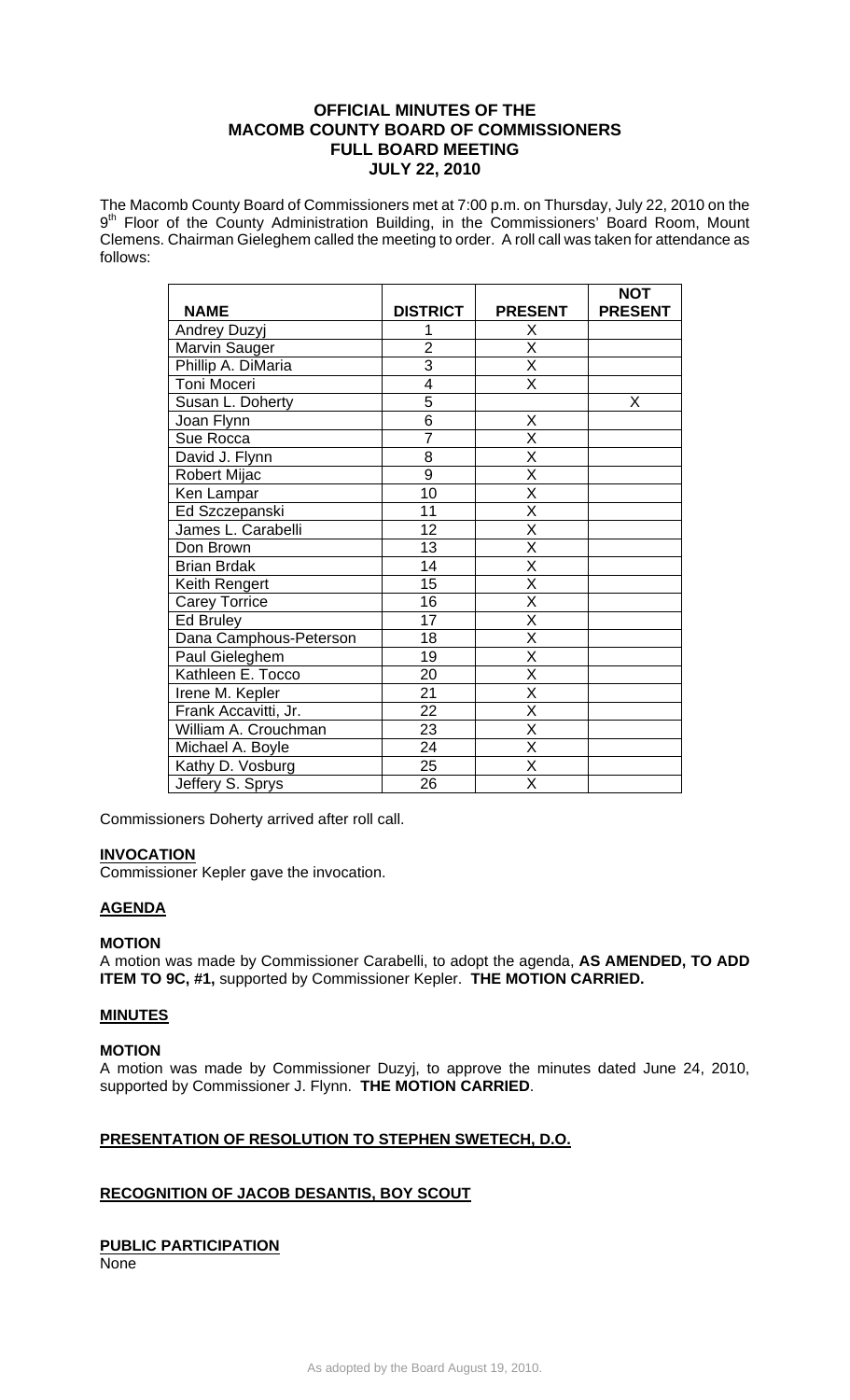### *COMMITTEE REPORTS*

### **PUBLIC SAFETY AND CORRECTIONS COMMITTEE – July 13, 2010**

The clerk read the recommendations from the Public Safety and Corrections Committee and a motion was made by Chair DiMaria, supported by Vice-Chair Boyle, to adopt the committee recommendations:

- 1. Concur with the Sheriff's Office request to amend the Macomb Township Law Enforcement Contract to eliminate the Sergeant position and create a Sergeant I and to add two (2) additional Deputies to the Sheriff's Office budget to be paid for by Macomb Township, Michigan, at no cost to the County of Macomb. This amendment to the contract will become effective August 1, 2010.
- 2. Approve funding for one-third of the cost of the repairs to the lift station at the Harley Ensign boating access site, with costs not to exceed \$15,000; funding is available in the Facilities and Operations maintenance budget.

### **THE MOTION CARRIED.**

# **ADMINISTRATIVE SERVICES COMMITTEE – July 14, 2010**

The clerk read the recommendation from the Administrative Services Committee and a motion was made by Chair Vosburg, supported by Commissioner Accavitti, to adopt the committee recommendation:

1. Authorize the County Clerk to work with the Information Technology and Purchasing Departments to revise and update the 2006 jury selection and processing system request for proposal and republish it.

### **THE MOTION CARRIED.**

# **PLANNING & ECONOMIC DEVELOPMENT COMMITTEE– July 14, 2010**

The clerk read the recommendations from the Planning & Economic Development Committee and a motion was made by Co-Chairs Carabelli and Bruley, supported by Vice-Chair D. Flynn, to adopt the committee recommendations:

- 1. Authorize submission to HUD of an amendment to the Neighborhood Stabilization Program. (Record **NO** vote for Carabelli)
- 2. Authorize the Planning and Economic Development Department to apply for two Chargepoint Network Vehicle charging stations. (Record **NO** vote for Szczepanski)

# **THE MOTION CARRIED.**

### **EDUCATION AND TRAINING COMMITTEE – July 14, 2010**

The clerk read the recommendation from the Education and Training Committee and a motion was made by Chair D. Flynn, supported by Vice-Chair Moceri, to adopt the committee recommendation:

1. Authorize a letter be sent to the President of the United States, Secretary of Labor, U.S. Senators and Congressional Representatives and State Delegation and Elected Officials asking for full funding for the jobs program. (Record **NO** vote for Szczepanski)

### **THE MOTION CARRIED.**

### **SENIOR SERVICES COMMITTEE – July 15, 2010**

The clerk read the recommendations from the Senior Services Committee and a motion was made by Chair Rocca, supported by Vice-Chair Moceri, to adopt the committee recommendations:

- 1. Accept the Area Agency on Aging 1-B FY 2011 Annual Implementation Plan.
- 2. Accept the Business Associate Agreement between Area Agency on Aging 1-B (covered entity) and Macomb County Department of Senior Services Resource Advocacy Program (business associate).
- 3. Accept the Business Associate Agreement between Area Agency on Aging 1-B (covered entity) and Macomb County Department of Senior Services Legal Assistance Program (business associate).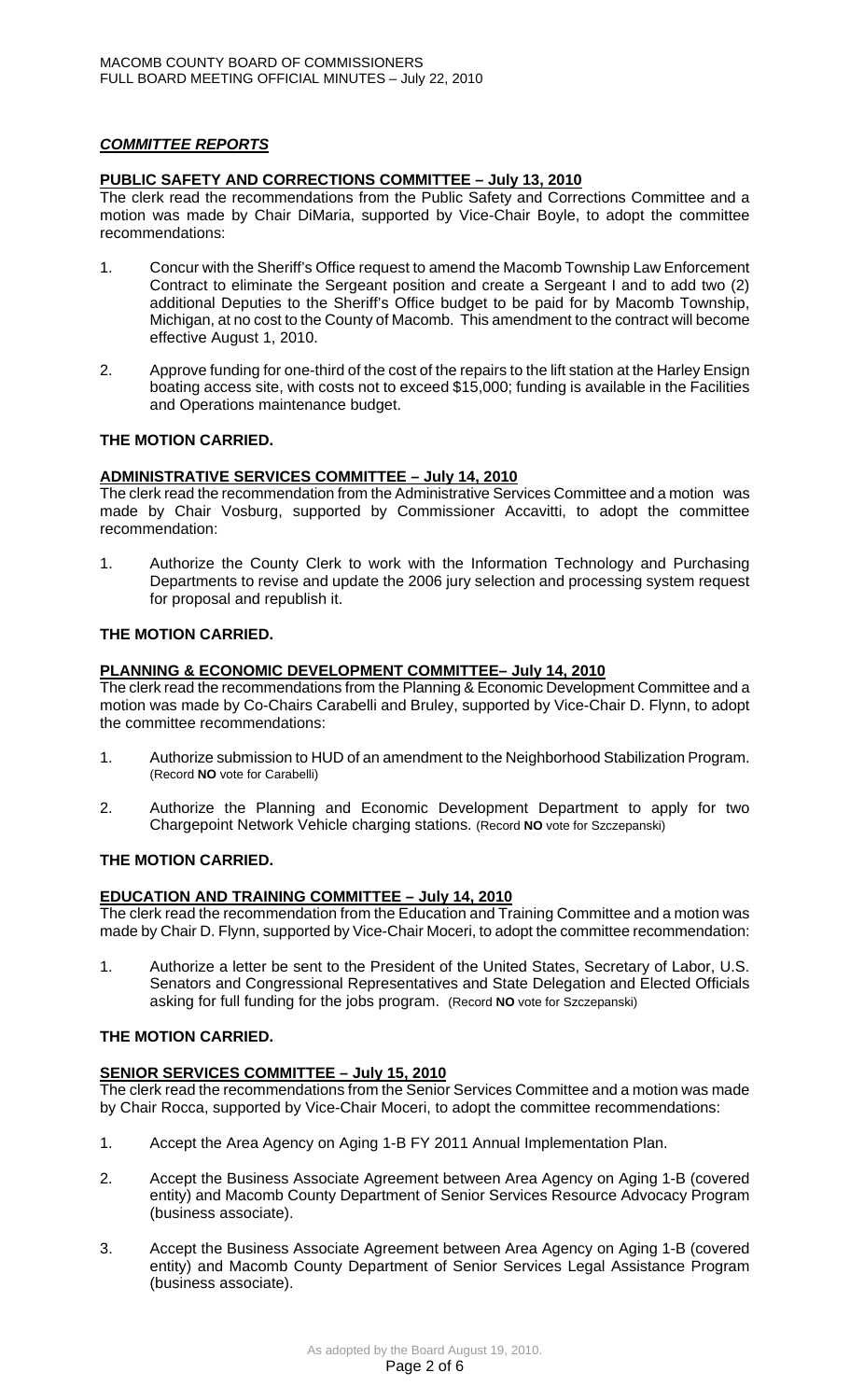- 4. Accept the contract addendum for Senior Services Legal Assistance Program for FY 10/1/2009 – 9/30/2010 for additional funding from Area Agency on Aging 1-B in the amount of \$4,774.
- 5.Accept the contract addendum for Senior Services Resource Advocacy Program for FY 10/1/2009 – 9/30/2010 for additional funding from Area Agency on Aging 1-B in the amount of \$3,128.

### **THE MOTION CARRIED.**

### **HEALTH & ENVIRONMENTAL SERVICES COMMITTEE– July 15, 2010**

The clerk read the recommendation from the Health & Environmental Services Committee and a motion was made by Chair Camphous-Peterson, supported by Vice-Chair J. Flynn, to adopt the committee recommendation:

1. Authorize the Health Department to accept a contract for \$46,725 on a consumer product safety division contract to perform pool inspections in Macomb County in accordance with The Virginia Graeme Baker Pool and Spa Safety Act Public Law No. 110-140.

# **THE MOTION CARRIED.**

### **PUBLIC SERVICES COMMITTEE – July 15, 2010**

The clerk read the recommendations from the Public Services Committee and a motion was made by Vice-Chair Tocco, supported by Commissioner Accavitti, to adopt the committee recommendations:

- 1. Authorize the Community Services Agency to receive funds from Gleaner's Community Food Bank to support a part-time inventory/warehouse worker.
- 2. Authorize the Community Services Agency to accept funds from the Area Agency on Aging 1-B to operate the Senior Citizens Nutrition Program for fiscal year 2010-11.
- 3. Authorize the Community Services Agency to receive Community Services Block Grant Discretionary Funds from the Department of Human Services for the development of a community needs assessment.
- 4. Authorize the Community Services Agency to accept funds from the Area Agency on Aging 1-B to operate the Senior Citizens Home Injury Control Program for fiscal year 2010-11.
- 5. Authorize the Community Services Agency to receive Community Development Block Grant funds from the city of Sterling Heights in the amount of \$2,850.

# **THE MOTION CARRIED.**

### **BUDGET COMMITTEE – July 20, 2010**

The clerk read the recommendations from the Budget Committee and a motion was made by Chair Brdak, supported by Vice-Chair Sprys, to adopt the committee recommendations:

- 1. Approve the proposed 3 year renewal to the current contract with Quad-Tran of Michigan, Inc. to provide court data processing services to the 42nd District Court (Romeo and New Baltimore). Services to be provided at the current costs (no increase) with funding for the services contained within the 42<sup>nd</sup> District Courts' current operating budget and do not require additional funding. (Record **NO** votes for Carabelli and Sprys)
- 2. Approve the request of Judge Denis LeDuc regarding the reclassification of one Deputy Court Clerk II to a Senior Administrative Clerk, adding one Court Officer/Bailiff position and eliminating the Deputy Court Clerk position in the 42<sup>nd</sup> District Court Division I (Romeo) for a net annual savings of approximately \$15,000, as outlined in the February 19, 2010 memo from the judge. (Record **NO** votes for Bruley, Carabelli and Sprys)
- 3. Approve submission of an application for an infrastructure loan.
- 4. Approve the reallocation of \$13,577 from the Adult Day Service North Site (210/87090) vacant PT Activity Aide position (salary and fringes) to the Grandparents Raising Grandchildren salary and fringes account (210/87035).
- 5. Approve payment of \$8,333 to Bruce Township from the environmental problems: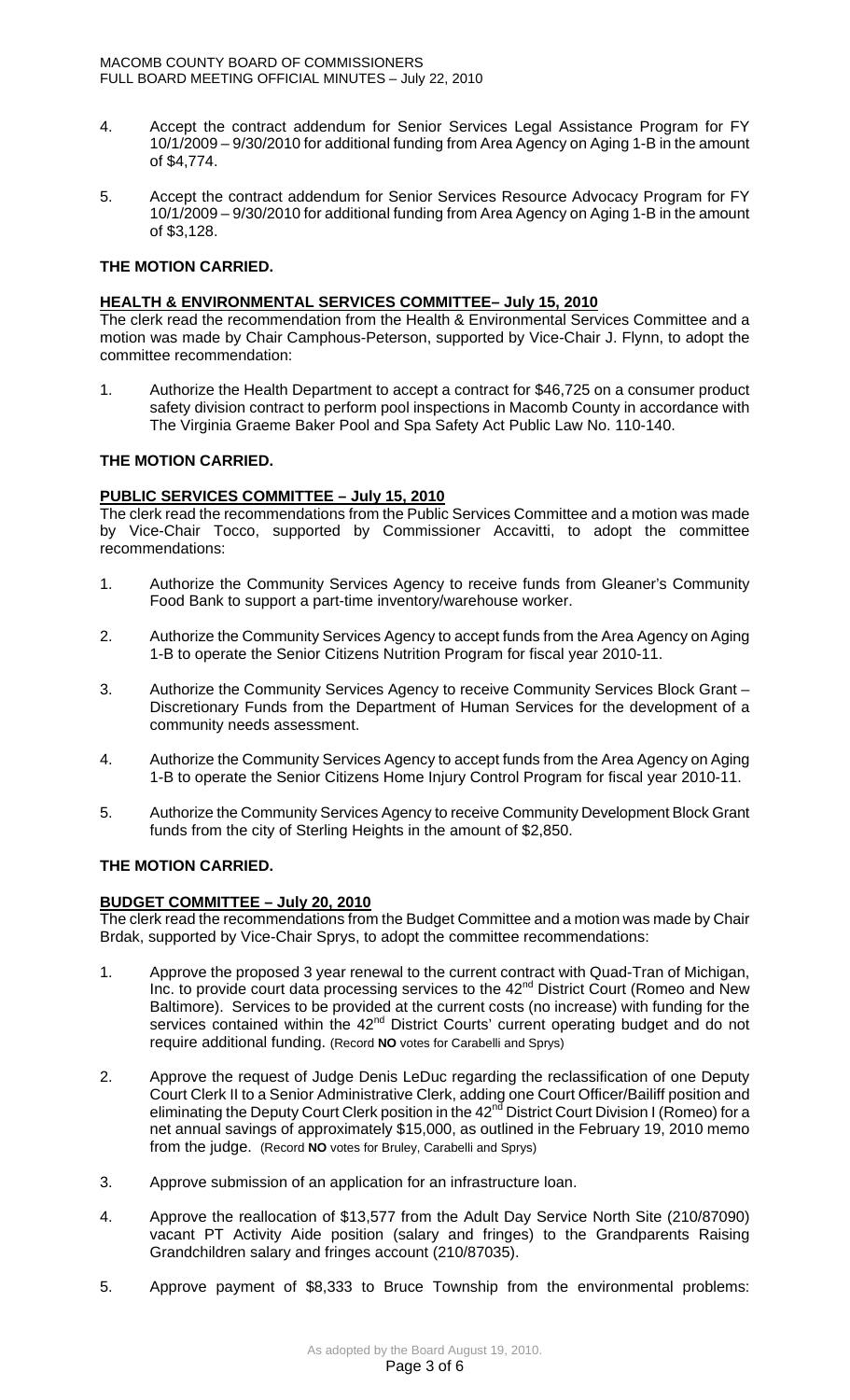#### MACOMB COUNTY BOARD OF COMMISSIONERS FULL BOARD MEETING OFFICIAL MINUTES – July 22, 2010

Lake/River fund for cleaning of the Mahaffey drain.

- 6. Approve the attached revised outline for reductions to the 2011 budget. In addition, direct the Finance Department to immediately distribute the 2011 budget packets to county elected officials and department heads and establish September 1, 2010 as the cutoff date for the completed budget packets to be returned to the Finance Department. (Record **NO** votes for Camphous-Peterson, Carabelli, Doherty, Duzyj, Rengert and Vosburg**)**
- 7. Authorize the Finance Department to utilize the 2009 general fund surplus of \$8.1 million as an offset to the projected 2011 general fund deficit of \$24.8 million. (Record **NO** votes for Camphous-Peterson, Carabelli, Doherty, Duzyj, D. Flynn, Rengert, Rocca and Vosburg)

### **THE MOTION CARRIED.**

### **PERSONNEL COMMITTEE – July 20, 2010**

The clerk read the recommendations from the Personnel Committee and a motion was made by Chair Mijac, supported by Vice-Chair Tocco, to adopt the committee recommendations:

- 1. Approve the addition of one Part-Time Inventory Warehouse Worker position in the Macomb Food program at the Macomb County Community Services Agency.
- 2. Approve the addition of 20 Part-Time Advocate positions in the Head Start program at the Macomb County Community Services Agency.
- 3. Approve the creation of one new budgeted position entitled Quality Assurance Technician in the Macomb County Community Services Agency; Further, to amend the second paragraph of the July 13, 2010 correspondence from the Program Director-Personnel Services to read: "the proposed salary for this position is in non-union pay grade 11."
- 4. Approve ratification of the balance of the three-year labor agreement with the United Auto Workers, Local 412-Unit 95 (Corporation Counsel) from March 17, 2008 to December 31, 2010. (Record **NO** vote for Brown and Carabelli)

### **THE MOTION CARRIED.**

### **FINANCE COMMITTEE – July 21, 2010**

The clerk read the recommendation from the Finance Committee and a motion was made by Chair Kepler, supported by Vice-Chair Bruley, to adopt the committee recommendation:

- 1. Approve the monthly bills and authorize payment; Further, to approve the payroll in the amount of \$9,397,734.58, with necessary modifications to the appropriations. (Record Sprys abstaining from bills for Jeffery Sprys and Torrice abstaining from bills for Torrice and Zalewski PLLC/feesdefense attorneys. Record Tocco abstaining from bills from Falk & Tocco, P.C.)
- 2. Concur in the recommendation of Corporation Counsel concerning the case of Marlon El vs. Macomb County Sheriff's Department.

### **THE MOTION CARRIED**.

#### **RESOLUTIONS/TRIBUTES**

#### **MOTION**

A motion was made by Commissioner Camphous-Peterson, to adopt the following Resolutions in their entirety, supported by Torrice.

| Res. No. 10-54 | Commissioner Vosburg asked to separate Items 10a and 10e. There were NO objections.<br>Approving the FY 2011 Annual Implementation Plan of the Area Agency on                                                                    |
|----------------|----------------------------------------------------------------------------------------------------------------------------------------------------------------------------------------------------------------------------------|
|                | Aging 1-B (offered by Rocca; recommended by Senior Services Committee on 07/15/10)                                                                                                                                               |
| Res. No. 10-51 | Commending Stephen M. Swetech, D.O. on the Honor of Being Named the<br>2010 Family Physician of the Year (offered by Board Chair, Camphous-Peterson and<br>Torrice; recommended by Finance Committee on 07/21/10)                |
| Res. No. 10-52 | Commending the Shelby Lions Club For Presenting the 15 <sup>th</sup> Annual Charity<br>Car Show and for their other Charitable Services to the Community (offered by<br>Carabelli; recommended by Finance Committee on 07/21/10) |

#### **THE MOTION CARRIED.**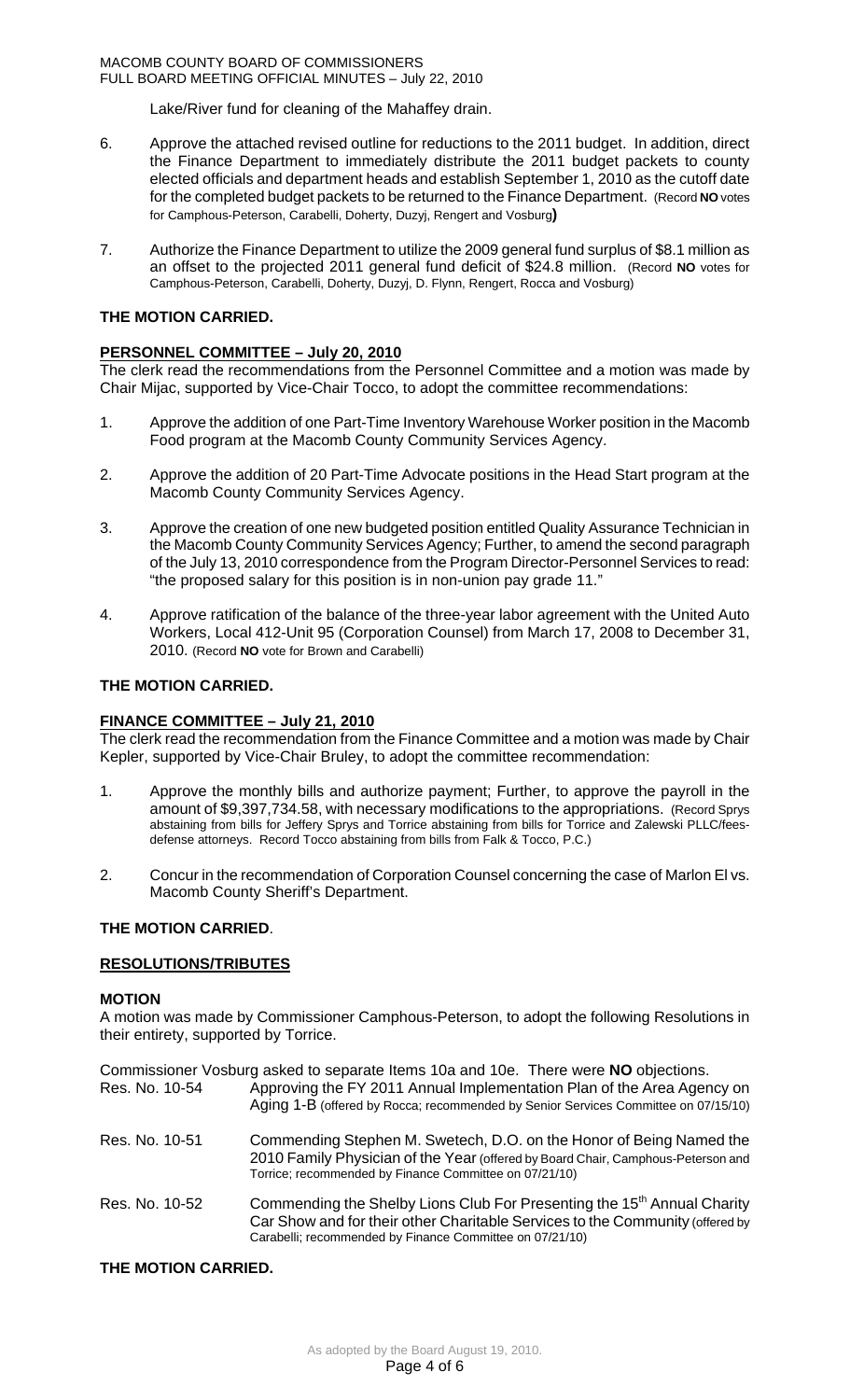#### MACOMB COUNTY BOARD OF COMMISSIONERS FULL BOARD MEETING OFFICIAL MINUTES – July 22, 2010

#### **SEPARATED RESOLUTION**

Res. No. 10-53 Reiterating the Need for Federal Legislators to Create a Comprehensive Jobs Program (offered by D. Flynn and Moceri; recommended by Education & Training Committee on 07/14/10) (Record **NO** vote for Szczepanski)

### **THE SEPARATED RESOLUTION CARRIED.**

# **SEPARATED RESOLUTION**

Res. No. 10-55 Proclaiming Diversity in Macomb County (offered by Board Chair)

### **THE SEPARATED RESOLUTION CARRIED.**

#### **ITEM WAIVED BY TECHNOLOGY & COMMUNICATIONS COMMITTEE CHAIR**

#### **MOTION**

A motion was made by Commissioner Szczepanski , to approve the items waived by the Chair of the Technology & Communications Committee, supported by Commissioner Sprys.

- 1. Approve the purchase of one (1) laptop computer for the Circuit Court Administration office at a cost not to exceed \$1,033.47; funding is provided from the IT Capital Fund.
- 2. Approve the purchase of one (1) Adobe Creative Suite 5 (Design Standard) license for the MCCSA at a cost not to exceed \$1,677.33; funding available from the Head Start Federal Continuation Grant.
- 3. Approve the purchase of a new HP Color LaserJet Enterprise printer for the MCCSA at a cost not to exceed \$1,349.60; funding is available from the Senior Nutrition Congregate Meal Grant.

### **THE MOTION CARRIED.**

#### **ITEM WAIVED BY COURTS AND LEGAL AFFAIRS COMMITTEE CHAIR**

#### **MOTION**

A motion was made by Commissioner Camphous-Peterson, to approve the item waived by the Chair of the Courts and Legal Affairs Committee, supported by Commissioner Sauger.

1. Authorize the filing of a United Way grant application in the amount of \$15,000 to provide training to Juvenile Court and Van Dyke Public School staff as part of a delinquency prevention demonstration project. No county cash match is required.

#### **THE MOTION CARRIED.**

#### **APPOINTMENTS**

Board Appointment:

#### a) **Community Corrections Advisory Board**

- 2 vacancies for unfulfilled terms:
- 1-Business Community rep; term upon appointment to March 31, 2011
- 1 application received:
	- **Grace Shore**
- 1-Police Chiefs rep; term upon appointment to March 31, 2012
- 1 application received:
	- **Chief Fred Posavetz**

#### **Grace Shore was appointed as Business Community representative. Chief Fred Posavetz was appointed as Police Chiefs representative.**

#### b) **Veterans Affairs Commission**

1 vacancy for 4-year term August 1, 2010 to July 31, 2014

1 application received:

• **Fred Warner** 

#### **Fred Warner was appointed.**